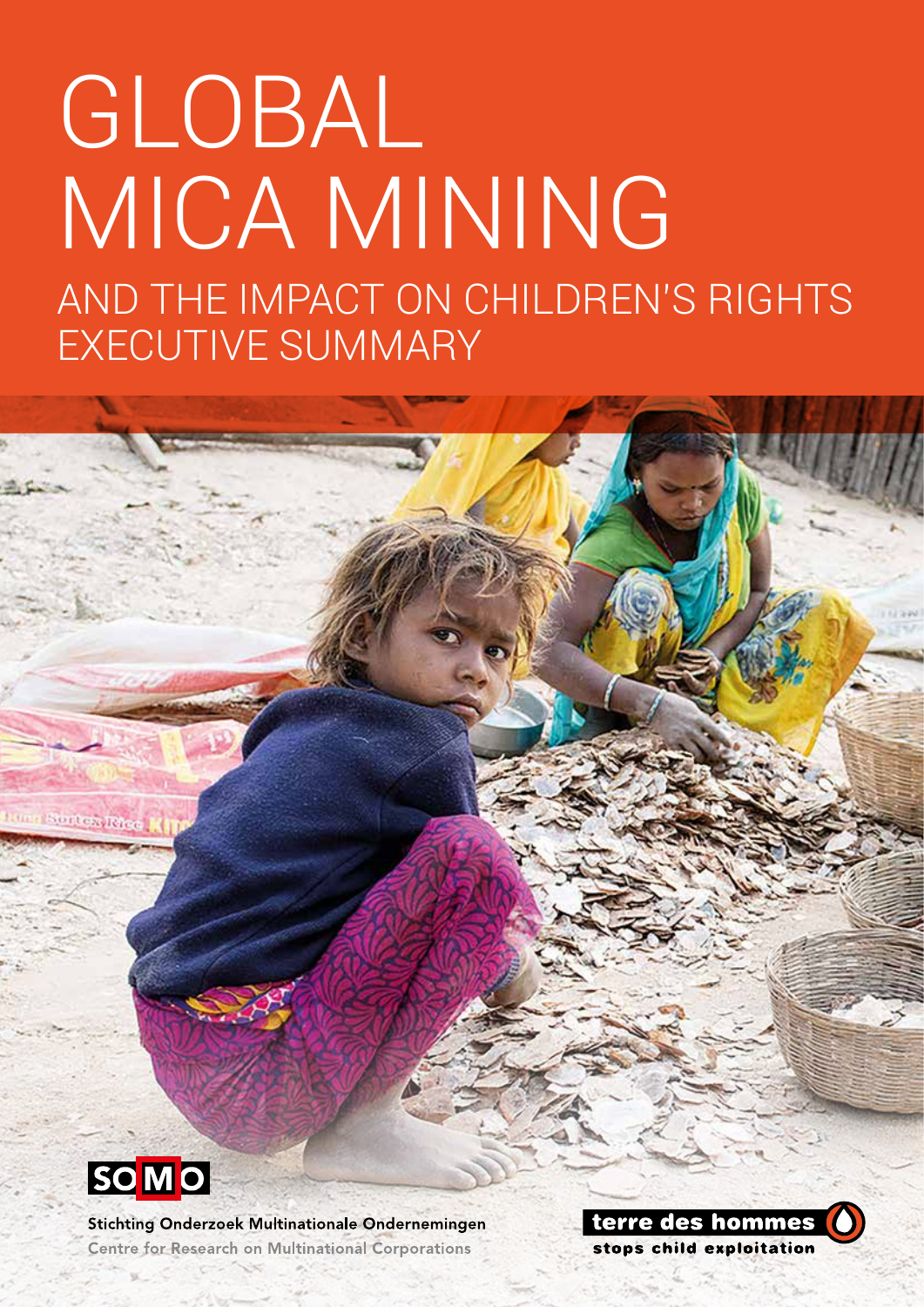#### **Authors:**

Irene Schipper and Roberta Cowan (SOMO) **Co-review committee at Terre des Hommes:** Aysel Sabahoglu and Tirza Voss Layout: Newton<sub>21</sub> **Photography:** © Oscar Timmers, February 2016

This report was made on assignment of Terre des Hommes.

#### **PUBLISHED BY:**

Sarphatistraat 30 1018 GL Amsterdam The Netherlands Tel:  $+31(20)$  6391291  $Fax: + 31(20)6391321$ E-mail: info@somo.nl Website: www.somo.nl

Stichting Onderzoek Multinationale Ondernemingen (SOMO) Centre for Research on Multinational Corporations

#### **COMMISSIONED BY:**

Terre des Hommes Netherlands Zoutmanstraat 42-44 2518 GS Den Haag The Netherlands Tel: +31 (70) 310 5000 E-mail: info@tdh.nl Website: www.tdh.nl

This document is licensed under the Creative Commons Attribution-NonCommercial-NoDerivateWorks 4.0 License. The Centre for Research on Multinational Corporations (SOMO) is an independent, not-for-profit research and network organisation working on social, ecological and economic issues related to sustainable development. Since 1973, the organisation investigates multinational corporations and the consequences of their activities for people and the environment around the world.

Terre des Hommes Netherlands prevents child exploitation, removes children from exploitative situations and ensures children can develop in a safe environment. Terre des Hommes works towards a world where all children have a decent life and can grow up to be independent adults. A world in which children are no longer exploited. Terre des Hommes will continue its work until this is accomplished.

### COLOPHON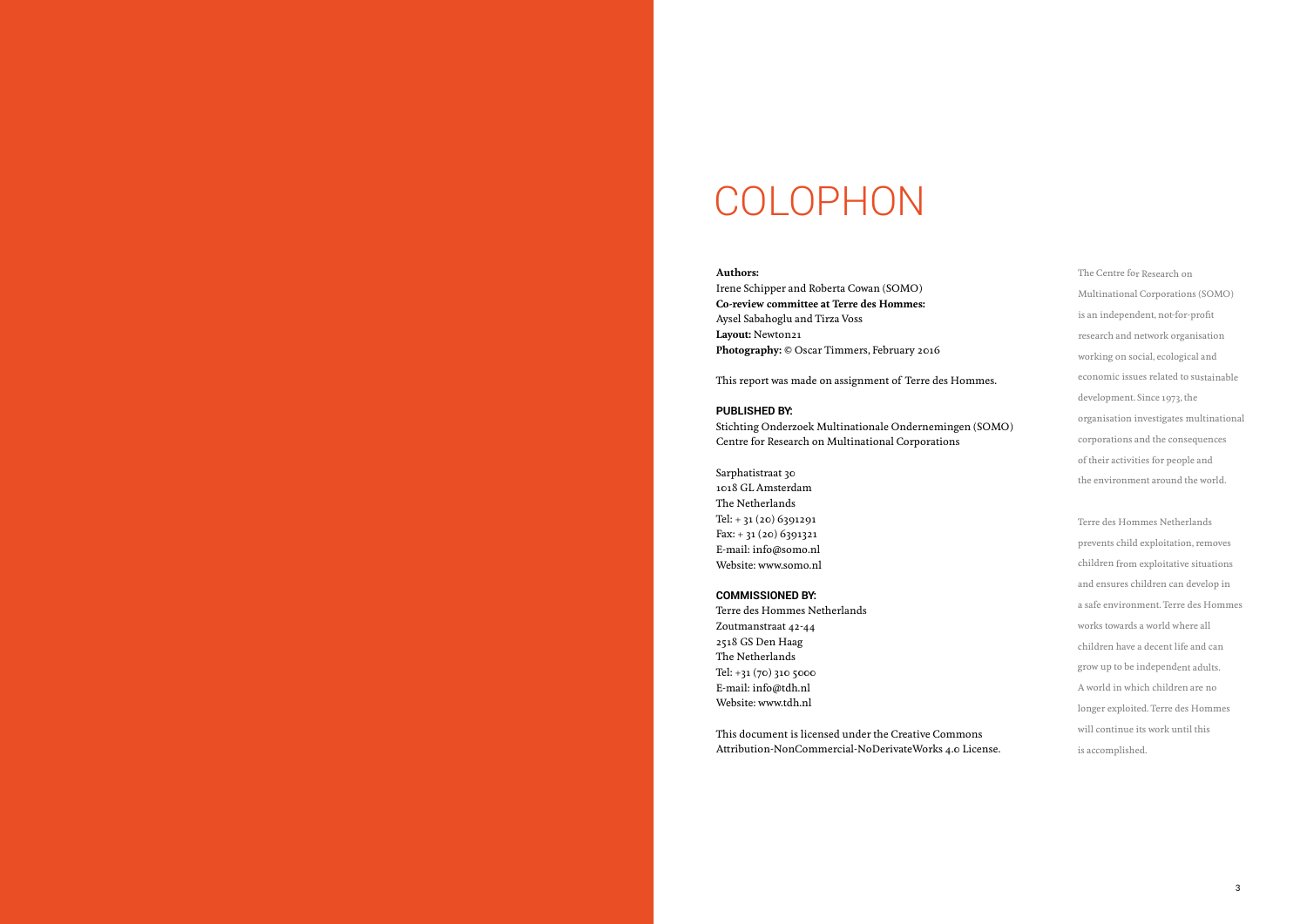

**Children are suffering in the depths of illegal mica mines in India. Research in 2016 uncovered the death of seven children in a period of just two months. Abrasions, broken bones and lung disease are part of the daily existence of child mica miners.** 

The first mica investigations of SOMO and Terre des Hommes in 2015 estimated that up to 22,000 children were involved in mica mining in the Indian states of Jharkhand and Bihar. This was a clear indication that industries and companies using mica sourced from India are directly contributing to the worst forms of child labour.

Many companies source their mica from India, due to the vast amount of high-quality mica available in the country. However, India it is not the only country where mica is mined, nor the only one where children work in mica mines.

#### RESEARCH OBJECTIVES AND **METHODOLOGY**

Mica is used to make products like cosmetics and paints shimmer. But its other extraordinary qualities – includ ing perfect cleavage, flexibility, elasticity, chemical inertness, infusibility, low thermal and electrical conductivity, and high dielectric strength – explain the wide use of the mineral across many sectors. Mica is particularly essential for the electronics industry.

In the context of the Responsible Mica Initiative and dialogues between Terre des Hommes and companies across diverse industries, questions were raised about the risks of child labour and other human rights violations in mica extraction. These questions referred to states beyond Jharkhand and Bihar in India, but also to mica mining outside the country. The outcome was

this global scoping study on mica mining and the possible impacts on children's rights, which aims to address these queries.

The main objectives of this study are to map mica production globally, and to identify direct or indirect links to child labour or any other relevant children's rights violations.

The study looks at both supply and demand in the global mica market. Since demand drives production, the research identifies the industries – including the electronics and automotive sectors – that are the most significant users of mica. The report also tries to examine the status of risk-based due diligence process es for mica among different industries. Labour condi tions, as well as production, export and import statistics around mica mining in the fifteen largest non-western and five largest western mica-producing countries are investigated.

#### THE RESEARCH FINDINGS

#### **BASIC FACTS**

Once mined, crude mica becomes either sheet mica or scrap mica. Sheet mica is the basis for all sheet mica products, as well as built-up mica and fabricated mica, which are all used mainly by the electronics industry. Scrap mica is the basis of mica flakes, mica powder and mica paper.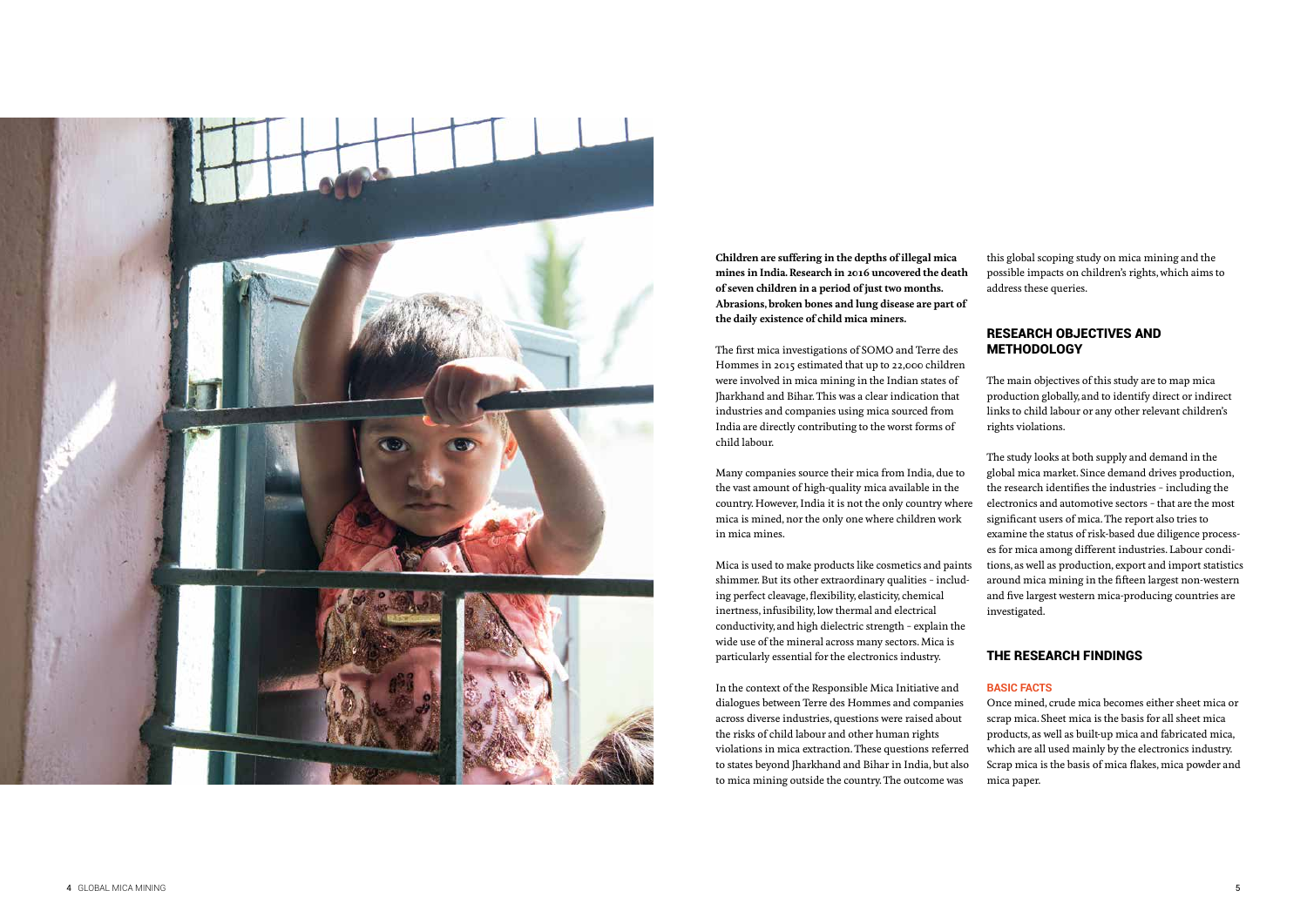Scrap mica is used mainly by the paints and coatings, construction and cosmetics industries. The electronics industry also uses mica powder as filler and mica flakes for mica paper, mica tape, mica tubes and other flexible mica products. In these last products, mica is combined with binding products such as silicone and used for insulation in electronics and electrical products.

#### **THE GLOBAL MINING MARKET**

The market consists of two types of mica: natural mica and synthetic mica. According to a commercial market analysis, natural mica accounts for 90 per cent of the total mica market and the remaining 10 per cent is synthetic mica. The market share for synthetic mica is not expected to grow by more than two per cent over the coming ten years, which means that natural mica will not be replaced by synthetic mica in any significant or market-changing way. Currently, almost all synthetic mica production is for the cosmetics industry, and a smaller portion is used for pearlescent pigments in paints. The total market for natural mica is expected to continue to grow due to increasing demand by the main end-user industries.

#### **INDUSTRIES DRIVING THE DEMAND FOR MICA**

In terms of value, the electronics industry was the biggest purchaser of mica in 2015 (26 per cent), followed by paints and coatings (24 per cent), construction (20 per cent) and cosmetics (18 per cent).

This report shows that the electronics industry uses far more mica than was previously understood, and that the awareness of where mica is found in electronics is very low, even among industry players and their supply chain experts. In this report, the electronics industry is defined in the broadest sense and includes the production of

electronic products (e.g. consumer electronics) as well as electrical products and electronics for other industries.

Any electronic device – including for example computers, printers, televisions, stereos, digital clocks, remote controllers, gaming devices, and microwave ovens – has components that have been identified in this research as containing some form of mica. Typical electronics components that may contain mica include capacitors, resistors and transistors, all of which can be mounted on printed circuit boards (PCBs). Other widely-used electronics components identified as possibly containing mica include semiconductor systems, various high-voltage and lithium batteries, sensors, displays, LEDs, adaptors, card sockets, DRAM, encoders, keypads, power modules, SSDs, and wires, cables and computer housing.

It was also revealed that the automotive industry uses significantly more mica than was previously understood, and that mica is not only to be found in car paints and coatings. Mica in used in cars for components and parts that cross many different automotive systems and processes – electrical, electronic and mechanical – and also functions as a lubricant and filler. Given the number of car parts that can contain mica (one company identified 15,000 possibilities), the total use of mica in one car is substantial. Given that 88 million new cars were sold in 2016 alone, the overall use of mica by the automotive sector is enormous.

#### **MAIN RISKS ATTACHED TO MICA MINING**

Sheet mining is a labour-intensive process, and is predominantly carried out by the very poor and vulnerable in low-wage countries. Miners must travel deep down into narrow mining shafts, and the work is arduous and dangerous. A significant part of the work is When scrap mica is recovered as by-product of sheet mining – which is the case in India and likely in all other countries with a substantial amount of sheet mica production – the above-mentioned risks for sheet mining must also be taken into account. In these countries, the mining of sheet mica and the mining of scrap mica are interdependent. Companies that solely use ground mica are therefore not safeguarded from child labour in their supply chains.

The red flag countries in the context of sheet mining and scrap mica as a by-product of sheet mining are Madagascar, India, China, Brazil and Sri Lanka. The most important end-markets for sheet mica include the electronics and automotive industries.

done by hand, using hammers and pry bars. Sheet miners are paid less than a living wage, are unprotected, and are easily exploited. They often work in remote areas where health and education is not available, and their children may also work to contribute to the family wage. This research concludes that non-western countries with substantial sheet mica production are high-risk countries when it comes to possible negative impacts on children's rights. and has been the largest global exporter of sheet mica since 2015. Madagascar's state is weak, the political context is fragile, and violence and corruption are commonplace. Weak governments with no oversight or authority over illegal mica mines increase the risk that children's rights will be violated. **INDICATORS FOR HIGH-RISK COUNTRIES**  In total, five indicators (or 'risk categories') were used to

increasingly important as an exporter of mica. The country is the fourth-largest mica exporter worldwide,

6 GLOBAL MICA MINING

Other important red flags appear when analysing the discrepancies between production and trade figures for mica, including export and import statistics. Mica export figures that exceed official mica production figures provide a strong indication of illegal mining. Although legal mines do not necessarily guarantee good or fair working conditions and a living wage, they are at any rate subject to inspections, regulations and certifications. If mining is illegal, the risks related to working conditions, health and safety, pollution, abuse (including sexual abuse), security, exploitation and displacement are all likely to increase, as are the negative impacts on children's rights and the risks of child labour. Most of the mica mines in India are illegal. Other countries suspected of operating illegal mica mines include Madagascar, Malaysia, Pakistan, Sri Lanka and South Africa. The research concludes that Madagascar has become mines is a documented problem. The countries that have a reported use of child labour in mica mining are India and Madagascar. In addition to Jharkhand and Bihar, children are also reportedly working in mica mines in Rajasthan and possibly also in Andhra Pradesh (as illegal sheet mica mining also takes place there). This however needs further investigation. The fifth indicator for high-risk countries is having high levels of mica imports from countries where children's rights are negatively affected in the mining process, in particular Madagascar and India. These importing countries are 'lynchpins' between mica produced with child labour and the global market. The lynchpin countries identified in this report are China, South Korea, Taiwan and Russia. Companies sourcing mica, or products containing mica, from these countries risk using mica mined by children in their supply chains.

classify countries by their risk levels related to children's rights violations within the context of mica mining. The presence of sheet mica mining and the existence of illegal mining are two of the five indicators used to assess risks to children. Two other indicators are reports of child labour and the 'suspected' use of child labour in mica mining. Child labour is suspected in countries when there is evidence of other child labour in mining or mining-related activities in the country, regardless of what is being mined. For example, gold and mica are found in the same region in Peru, and the use of child labour for gold mining in that country is widely reported. The same can be said about child labour in Brazilian talc mines, which are in the same region as the country's mica deposits. In Pakistan, it is reported that children produce bricks and mine coal, salt and gemstones. Children also work in the gem mines in Sri Lanka, while child labour in Chinese gold



1 Website Gunpatroy Pvt. Ltd, About mica, http://www.grmica.com/About\_Mica.php#aa, (December 2017).

*Source: Gunpatroy Pvt. Ltd,1 adapted by SOMO.*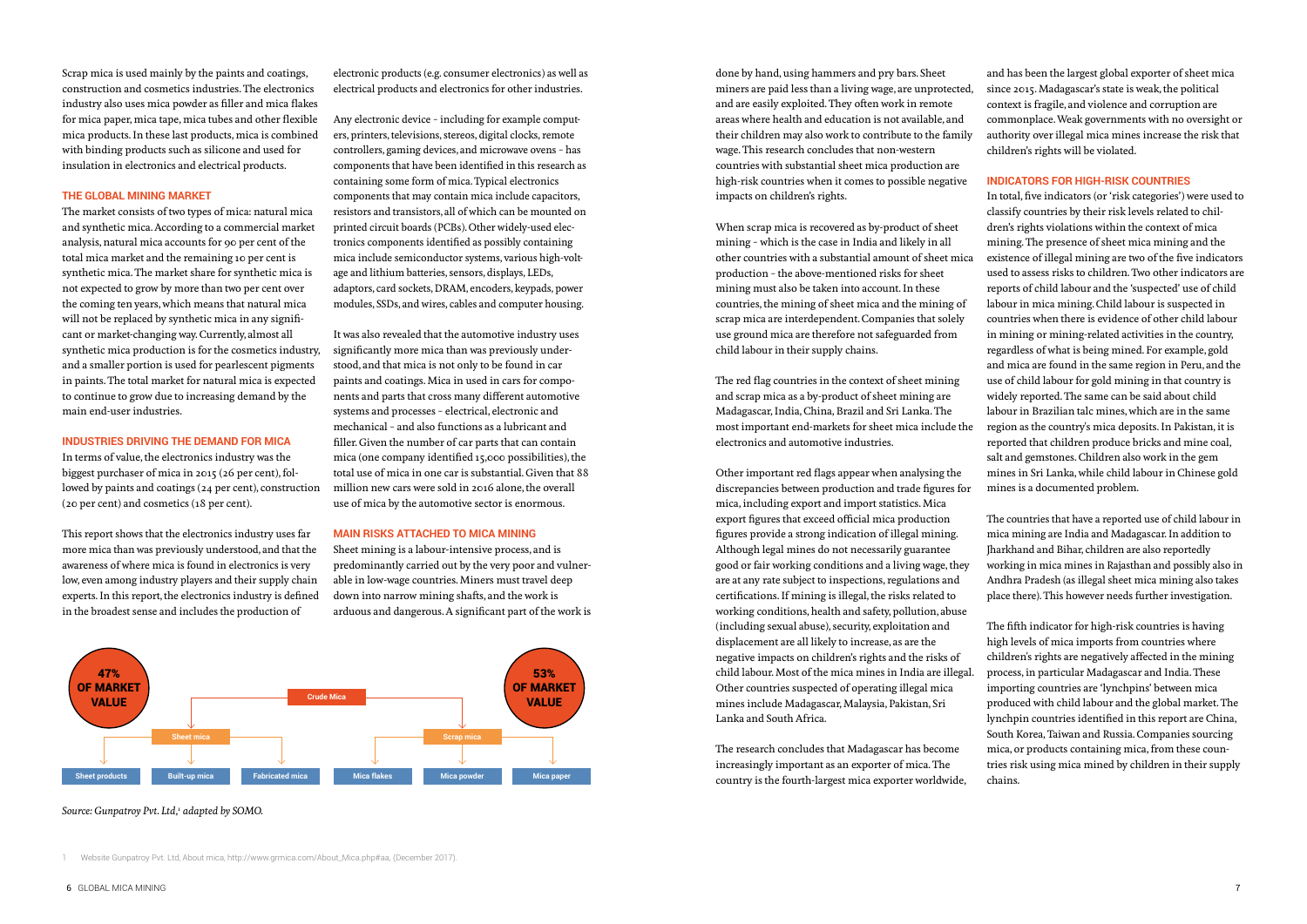

#### MICA PRODUCING COUNTRIES CLASSIFIED BY RISK

The research shows that India, Madagascar, China, Sri Lanka, Pakistan and Brazil are the countries most at risk of violating children's rights in the context of mica mining, scoring on at least two and sometimes three indicators.

Moderate-risk countries (scoring positive on one indicator) include South Africa and Malaysia for being suspected of illegal mica mining, and South Korea, Taiwan and Russia for being lynchpin countries. Iran, Peru and Sudan were included in this research as mica-producing countries; however, current export levels in these countries are very low or non-existent. It is possible that these countries may expand mica mining in the future, and in that case should be investigated as they are potential high-risk countries due to the presence of child labour in mining activities.

#### RECOMMENDATIONS FOR COMPANIES

This report shows that the electronics and automobile industries use significant amounts of both sheet and scrap mica, far more than previously understood and in many different components. Other industries that use substantial amounts of mica are the paints and coatings, construction, cosmetics, plastics and ink, oil well drilling and rubber industries.

This report concludes that companies in these industries are at high risk of being involved in the worst forms of child labour in their supply chains related to mica mining. These companies should not tolerate, profit from, contribute to, assist with or facilitate the violation of children's rights in the course of doing business. Moreover, they should commit to eradicating the worst forms of child labour in mica mining from their supply chains, both upstream and downstream.

A risk-based due diligence approach, according to the OECD Guidelines for Multinational Enterprises and the UN Guiding Principles on Business and Human Rights, implies that the efforts of companies to (i) identify, (ii) prevent or mitigate, and (iii) account for actual and potential adverse impacts should be proportional to the risks and severity of the (potential) impacts. In the case of mica, the risks of contributing to the worst forms of child labour are high, and the impacts of child labour are severe and irremediable.

To date, the due diligence efforts in the electronics and automotive sectors are very recent and are still in the exploratory stage. In general, companies have not yet decided whether or not it is worthwhile to start a due diligence trajectory specifically for mica. Some front runners in these sectors have started initial sensing research on the application of mica in their products. The countries of origin of the mica in their products have so far not been identified, and it can therefore be concluded that a risk assessment has not yet taken place. It is recommended that the companies in the above-mentioned sectors scale up their due diligence efforts concerning mica in their supply chains, regardless of the volumes used. The leading standard in this respect is the OECD guide *"Practical actions for companies to identify and address the worst forms of child labour in mineral supply chains"* (2017). Companies should first and foremost identify the countries of origin of the mica they are using for their products.

Companies should refrain from the tendency of risk avoidance. They should choose to use their leverage, rather than simply leaving a high-risk situation, opting out by using synthetic mica, or circumventing risk countries. When companies believe that they have little leverage because they are not sourcing directly or because the application of mica is performed several tiers away, it is recommended that they engage in strategic multi-stakeholder partnerships with civil society organisations working to end child labour in the global value chain of mica. It is also recommended that companies engage in social empowerment programmes that address the root causes of child labour.

### RECOMMENDATIONS FOR NGOS

NGO strategies to make end-users accountable for contributing to the worst forms of child labour when using mica in their products were initially focused on cosmetics companies and the pearlescent pigment producers supplying the cosmetics industry. This research shows that it is equally important to focus on other sectors. The development of strategies towards the electronics and automotive sectors, which make massive use of this essential mineral in their products, is also recommended. These sectors are also the main buyers of sheet mica, which carries high risks in relation to human rights impacts. Other major end markets that should be targeted include the paints and coatings, construction, plastics and ink, oil well drilling and rubber industries.

It is also recommended that NGOs broaden their targets for the inclusion of countries in responsible mica sourcing initiatives. More research needs to be done on the countries classified as a high-risk in relation to children's rights violations. The priorities include Madagascar, China, Brazil and Sri Lanka, followed by Pakistan, South Africa and Malaysia.

An extensive investigation should be carried out in order to assess political volatility, corruption, conflict and violence in Madagascar, and to ascertain if any mica sourced there is traded illegally to finance conflict and violence. Should this be the case, NGOs should initiate advocacy efforts in order to have mica identified as a conflict mineral.